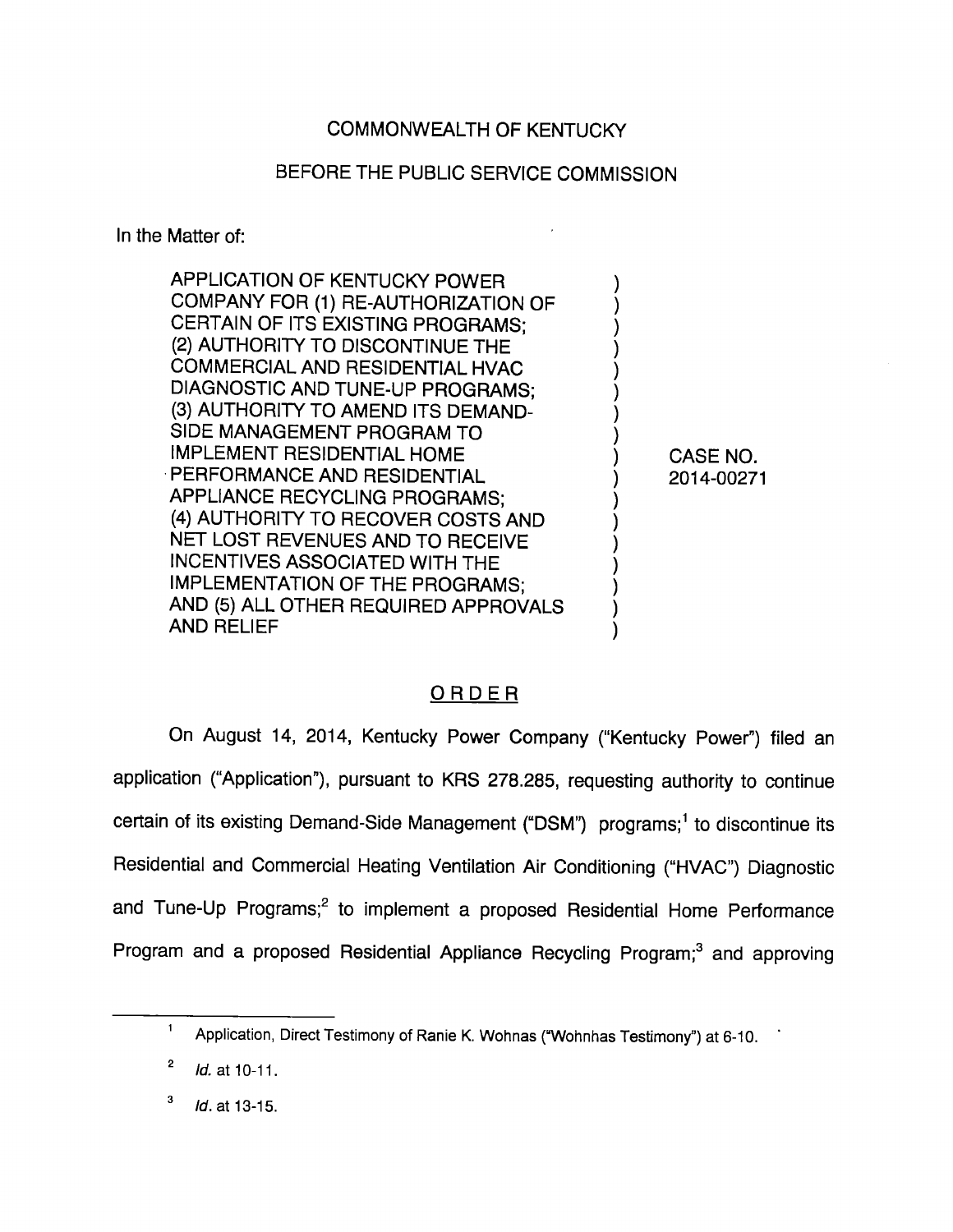Kentucky Power's recovery, through its DSM surcharge, of its full costs, including lost revenues and incentives, associated with both the existing programs and the two proposed programs. Kentucky Power requests approval of the DSM Status Report,<sup>4</sup> Schedule  $C_1^5$  and the P.S.C. Electric No. 9. Tariff D.S.M.C.  $7<sup>th</sup>$  Revised Sheet No. 22-2 to become effective September 28, 2014.<sup>6</sup> Kentucky Power's DSM Collaborative ("Collaborative") had no objections to the Application, but representatives of the Attorney General's Office of Rate Intervention ("AG") abstained from voting on the Application.<sup>7</sup>

Pursuant to the Commission's Order dated September 10, 2014, a procedural schedule was established and the proposed effective date of Kentucky Power's DSM tariffs was suspended for five months, from September 28, 2014, up to and including February 27, 2015. The procedural schedule provided for, among other things, two rounds of discovery upon Kentucky Power's application, an opportunity for the filing of intervenor testimony, and discovery on intervenor testimony.

The only intervenors in this proceeding are Kentucky Power customer Beverly May and Sierra Club (collectively "Sierra Club"). Kentucky Power responded to two requests for information from Commission Staff and from Sierra Club. Sierra Club also provided written comments. Upon the request of the parties, the matter is now submitted for a decision based upon the evidentiary record.

Id., Second Amended Exhibit 3, DSM Status Report (filed Sept. 10, 2014), and Kentucky Power's Response to Commission Staffs First Request for information (filed Oct. 10, 2014) ("Staffs First Requesf), Item 1.

<sup>®</sup> Application, Exhibit 8.

 $<sup>6</sup>$  *Id.*, Exhibit 7.</sup>

 $^7$  Id. at 6-7, and Exhibit 4.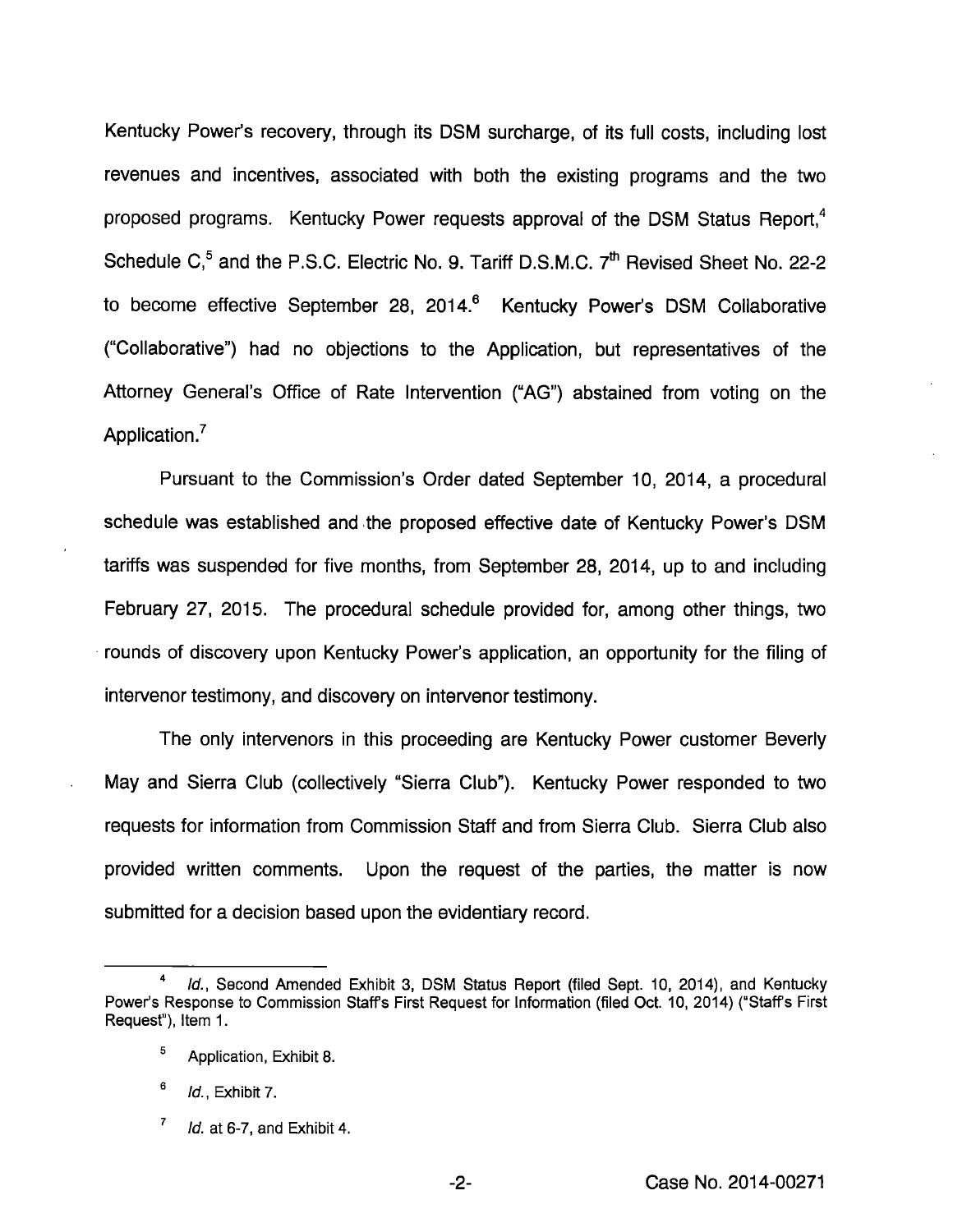#### KENTUCKY POWER'S DSM PROGRAMS

Kentucky Power's current DSM portfolio consists of the following programs.

1. Targeted Energy Efficiency Program - This is a residential weatherization program that is promoted soieiy through the Community Action Agencies, it is designed to improve energy efficiency ("EE") for low-income customers through energy audits coupled with the installation of various energy-conservation measures for both allelectric and non-all-electric customers. These measures include an energy audit; inspection of heating equipment; weather-stripping; caulking of windows and exterior doors; biower door anaiysis with air and duct seaiing; water-heater bianket, pipe insulation, and thermostat setback; attic, floor, and wall insulation; compact fluorescent light ("CFL") bulbs; and structural repairs that increase EE.

2. Mobile Home Heat Pump Program – This program is designed to promote, through heating, ventiiation, and air conditioning contractors, a more efficient HVAC system for mobiie homes. Incentives are paid to both the HVAC dealers and the customers who purchase high-efficiency heat pumps to replace their existing eiectric furnaces. The customer incentive is \$400 and the dealer incentive is \$50.

3. Mobiie Home New Construction Program - This program is designed to lower electric usage in new mobile homes by paying incentives to mobile home dealerships and the customers who purchase new mobiie homes with high-efficiency heat pumps and Zone 3 insulation packages. The customer incentive is \$500 and the dealer incentive is \$50.

4. Modified Energy Fitness Program – This program is designed to promote conservation and efficient use of eiectricity by improving the energy fitness of eiectricaily

-3- Case No. 2014-00271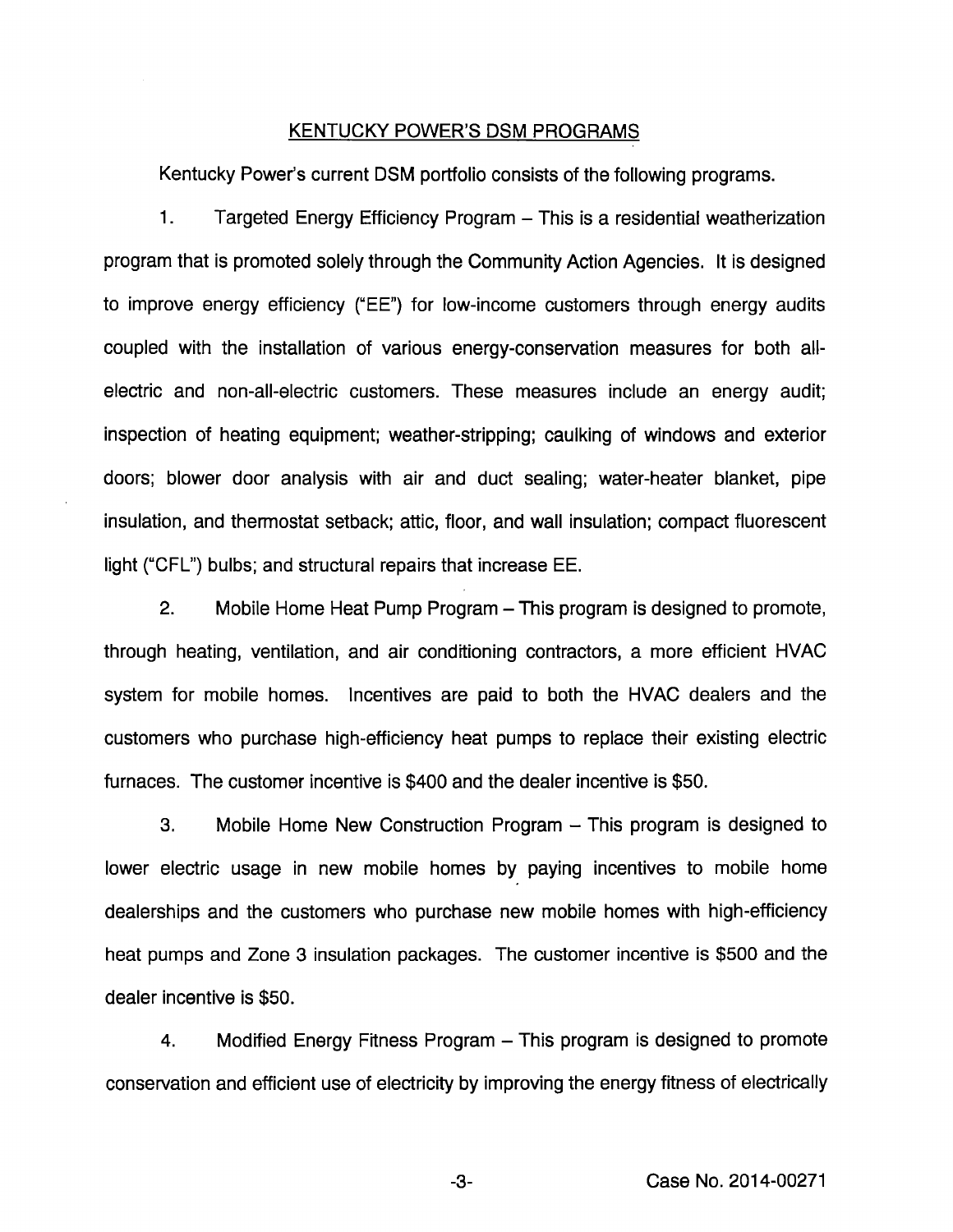heated residences with a minimum average monthly usage of at least 1,000 kWh. The measures include energy audits, blower door testing, caulking and weather-stripping, three faucet aerators, two low-flow showerheads, one CFL bulb, hot-water pipe insulation, duct sealing, a water-heater wrap, a door sweep, water-heater temperature turn-down, and a programmable thermostat. An audit report is also provided which recommends additional actions the homeowner could take. There is no income level requirement with this program.

5. High Efficiency Heat Pump Program – This program is designed to reduce residential electric energy consumption by upgrading less-efficient electric heating and cooling systems with high-efficiency heat pumps. The customer incentive is \$400 and the dealer incentive is \$50.

6. Energy Education for Students Program - This program is designed as both an energy-education program and a program to promote energy-efficient lighting in residential homes. Kentucky Power works with the Kentucky National Energy Education Development project to provide energy-education materials to participating middle schools. Each seventh-grade student at the participating schools receives a package of four CFL bulbs.

7. Community Outreach CFL Program - This program is designed to promote the conservation and efficient use of electricity by encouraging the use of energy-efficient Energy Star CFL bulbs in place of incandescent light bulbs in residential homes.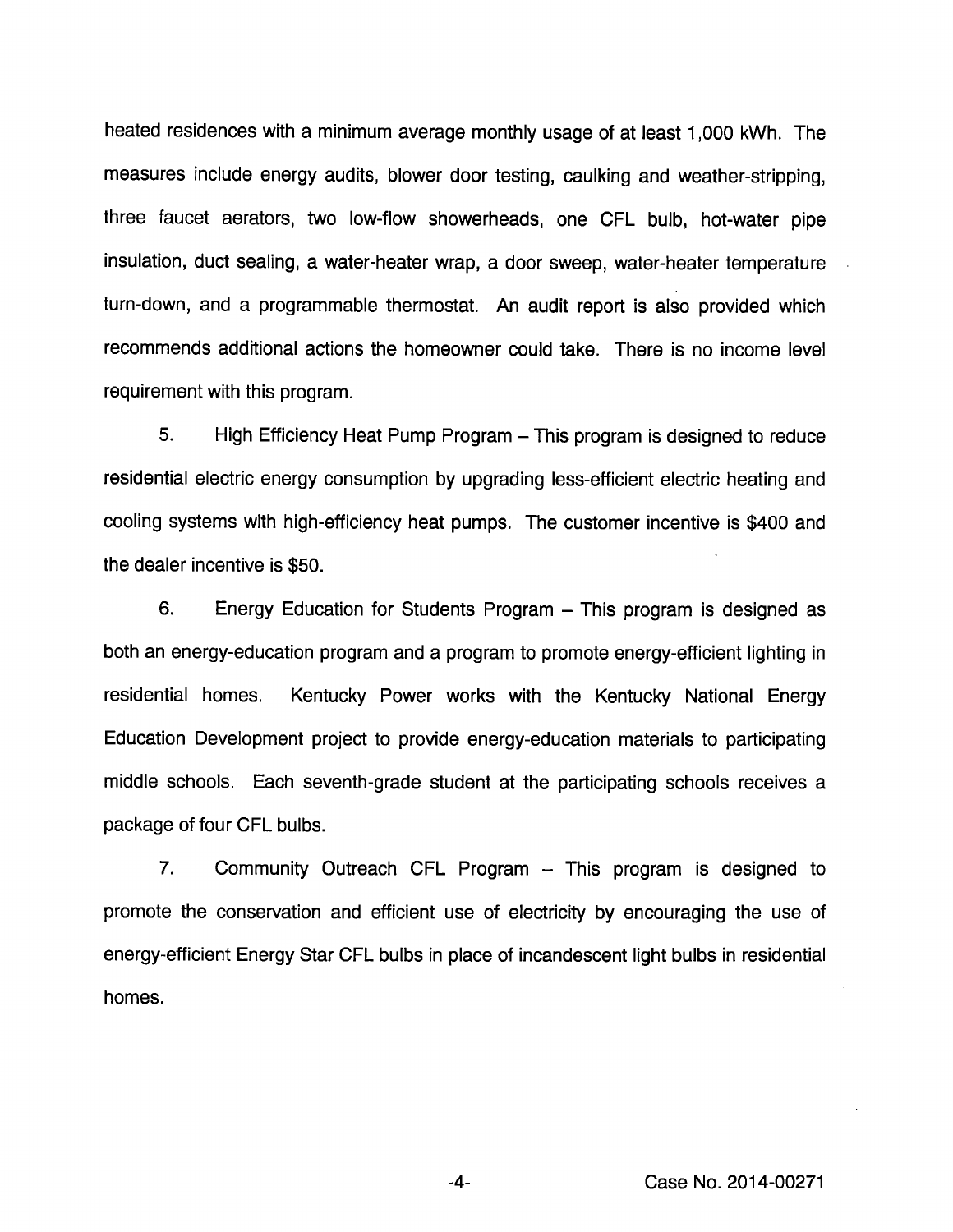8. Residential Efficient Products Program - This program provides incentives and marketing through retailers to build market share and promote usage of Energy Star lighting products to reduce the amount of energy consumed by home lighting.

9. Residential and Commercial HVAC Diagnostic and Tune-Up Program -This program works with participating licensed HVAC dealers and targets residential and small-commercial customers with HVAC system performance problems. The objective of this program is to reduce energy usage by conducting a diagnostic performance check on unitary air conditioning and heat pump units, air-restricted indoor and outdoor coils, and over/under refrigerant charges. The incentives are \$50 for residential customers; \$75 for commercial customers; and \$25 for contractors. Kentucky Power is proposing that this program be discontinued as of December 31,  $2014.<sup>8</sup>$ 

10. Commercial High Efficiency Heat Pump/Air Conditioner Program - This program offers a financial incentive to small commercial customers (those with less than 100 kilowatt demand) who purchase a new qualifying central air conditioner ("AC") or heat pump ("HP"), up to a five-ton unit, with a Consortium for Energy Efficiency Tier 1 rating and who comply with pertinent eligibility requirements of this program. In addition, the program offers financial incentives to dealers who sell these high-efficiency units. This program targets the existing retrofit market only. The customer and dealer incentives are:

<sup>&</sup>lt;sup>8</sup> Id., Wohnhas Testimony at 10.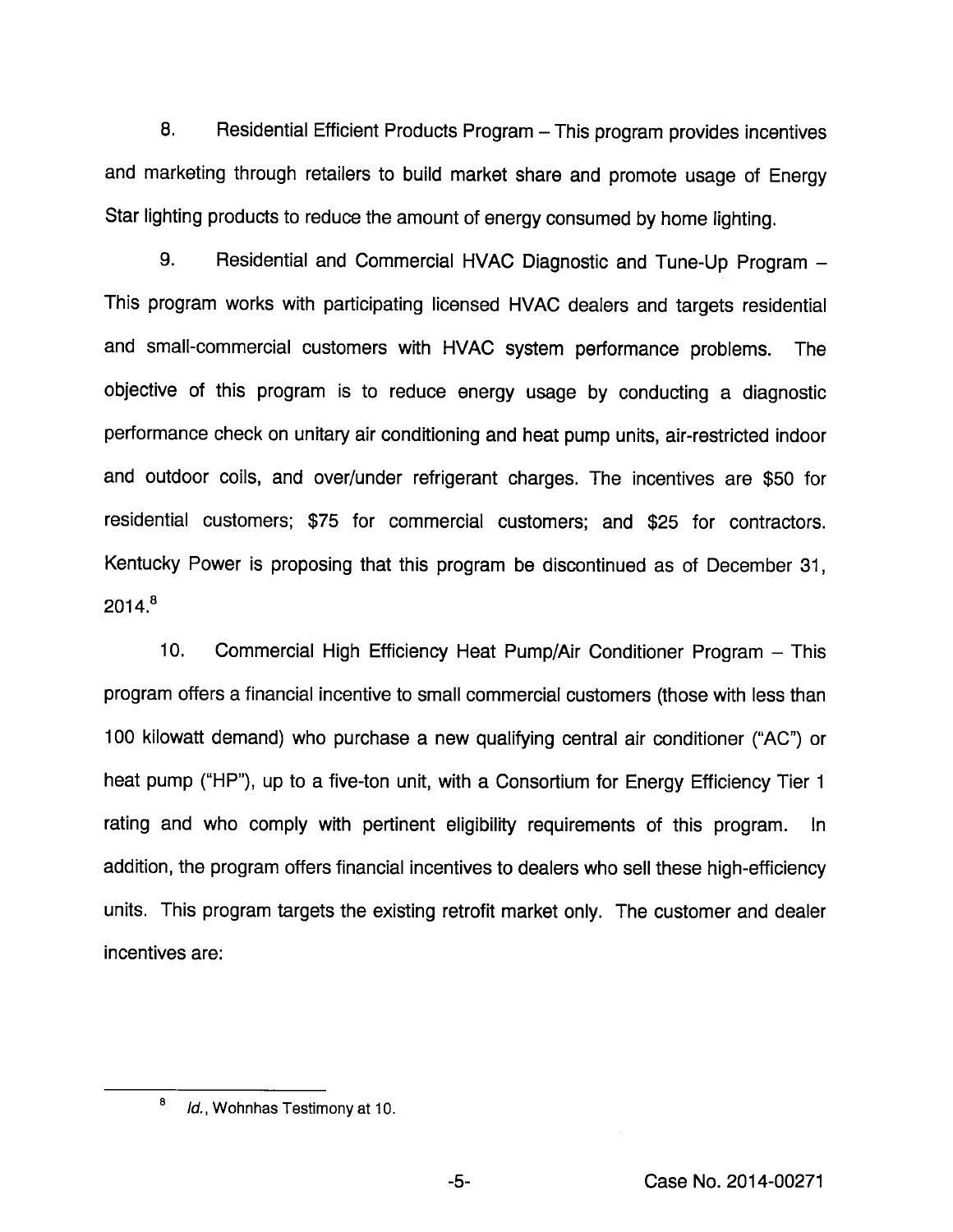|                            | Customer           |              |        |
|----------------------------|--------------------|--------------|--------|
|                            | Air<br>Conditioner | Heat<br>Pump | Dealer |
| 36,000 or fewer<br>Btu/hr  | \$250              | \$300        | \$50   |
| 36,000 to 65,000<br>Btu/hr | \$400              | \$450        | \$50   |

Kentucky Power is recommending that this program be extended only for one additional year, through December 31, 2015.®

11. Commercial Incentive Program – This program is designed to address cost-effective electricity-saving measures that are not addressed or offered through other Kentucky Power programs. All commercial customers are eligible to participate, and all projects must be pre-approved by Kentucky Power prior to purchase and installation of any equipment or materials. Eligible measures include lighting, HVAC applications, and food service and refrigeration. Incentives for qualifying prescriptive measures will vary and will be provided to participating customers at the lesser of (1) a calculated incentive level, or (2) up to 50 percent of the incremental equipment cost of qualifying energy-efficient products (i.e., those costs above federal and/or state efficiency levels).

### PROPOSED CHANGES TO EXISTING DSM PROGRAMS

Kentucky Power is seeking authorization to terminate its Residential and Commercial HVAC Diagnostic and Tune-Up Program. Kentucky Power states that these programs are no longer cost-effective, noting that the residential portion has a

 $-6-$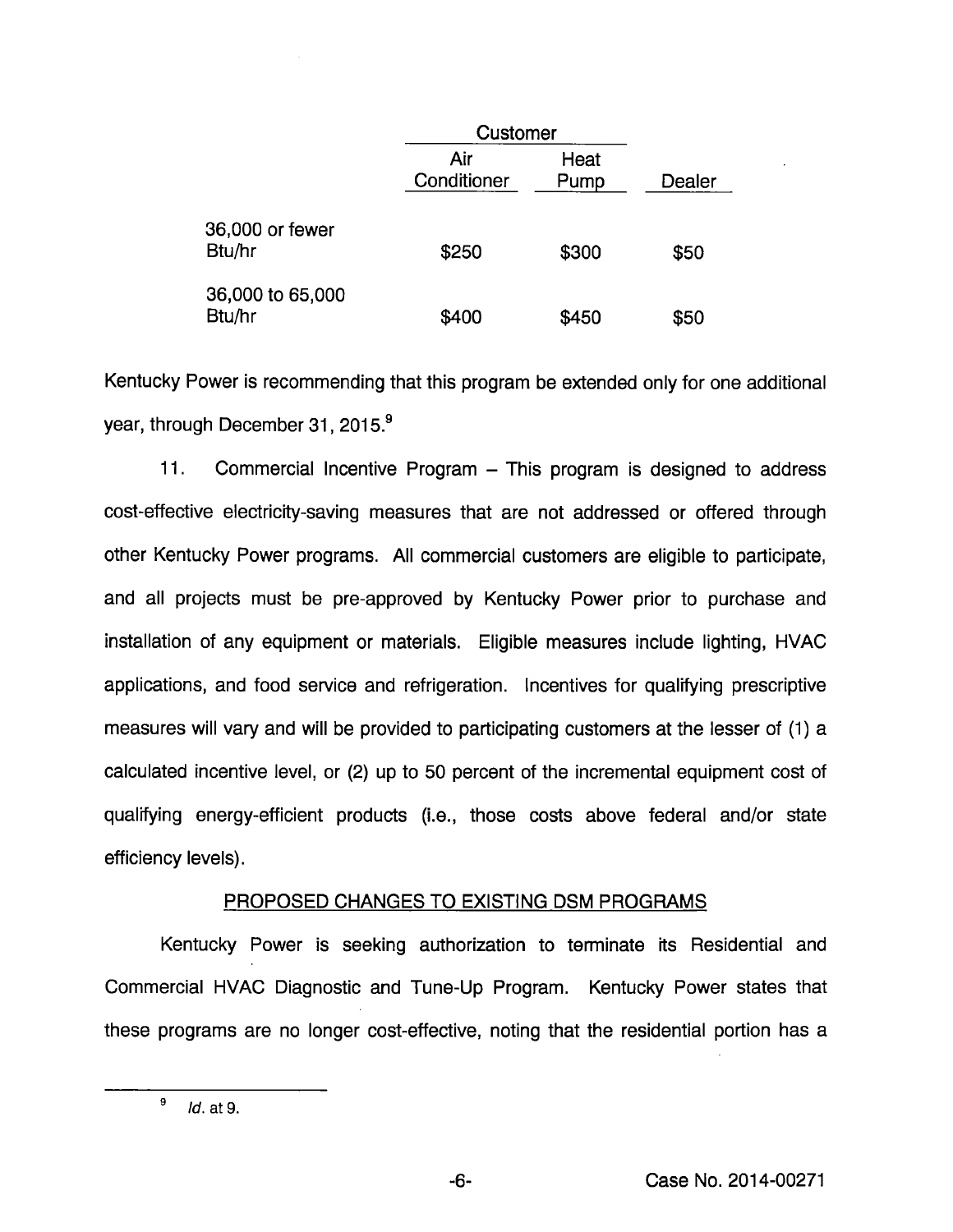total resource cost ("TRC") of 0.24 and the commercial portion has a TRC of 0.22.<sup>10</sup> Kentucky Power is recommending that the program be discontinued as of December 24, 2014. Kentucky Power states that free-ridership<sup>11</sup> for this program is increasing. thereby resulting in a declining net-to-gross ratio.<sup>12</sup> Kentucky Power believes that the resources currently being devoted to the program would be better deployed in connection with its other existing programs and the proposed two new programs.<sup>13</sup>

Kentucky Power is also requesting that the Small Commercial HVAC Program be extended for only one year, through December 31, 2015. Kentucky Power states the program would be reevaluated for further continuation through 2017, based on program performance in 2014 and 2015. The program is currently not cost-effective, with a TRC of 0.74, but could become cost-effective in 2015 with only moderate increases in participation of 15 heat pumps and five air conditioners, Kentucky Power states. With that moderate participation level for 2015, Kentucky Power believes, the TRC could be  $1.74.<sup>14</sup>$ 

ر

The Total Resource Cost or TRC is one of the tests from the California Stand Practice Manual that measures the cost-effectiveness of a program. The desired result of the TRC is 1.0, where the costs equal the benefits.

Free-ridership is an evaluation term describing EE program participants who would have taken the recommended actions on their own, even if the program did not exist. (Retrieved from http://www.aceee.org/glossary/9#letterf.)

 $12$  Net-to-gross ratios are important in determining the actual energy savings attributable to a particular program, as distinct from EE occurring naturally (in the absence of a program). The net-to-gross ratio equals the net program load impact divided by the gross program load impact. This factor is applied to gross program savings to determine the program's net impact. (Adapted from the Califomia Public Utilities Commission Website: http://docs.cpuc.ca.gov/published/Final decision/11474-13.htm and http://www.aceee.ora/alossarv/9#term600.)

<sup>13</sup> Application, Wohnhas Testimony at 10-11.

 $14$  $Id.$  at 9-10.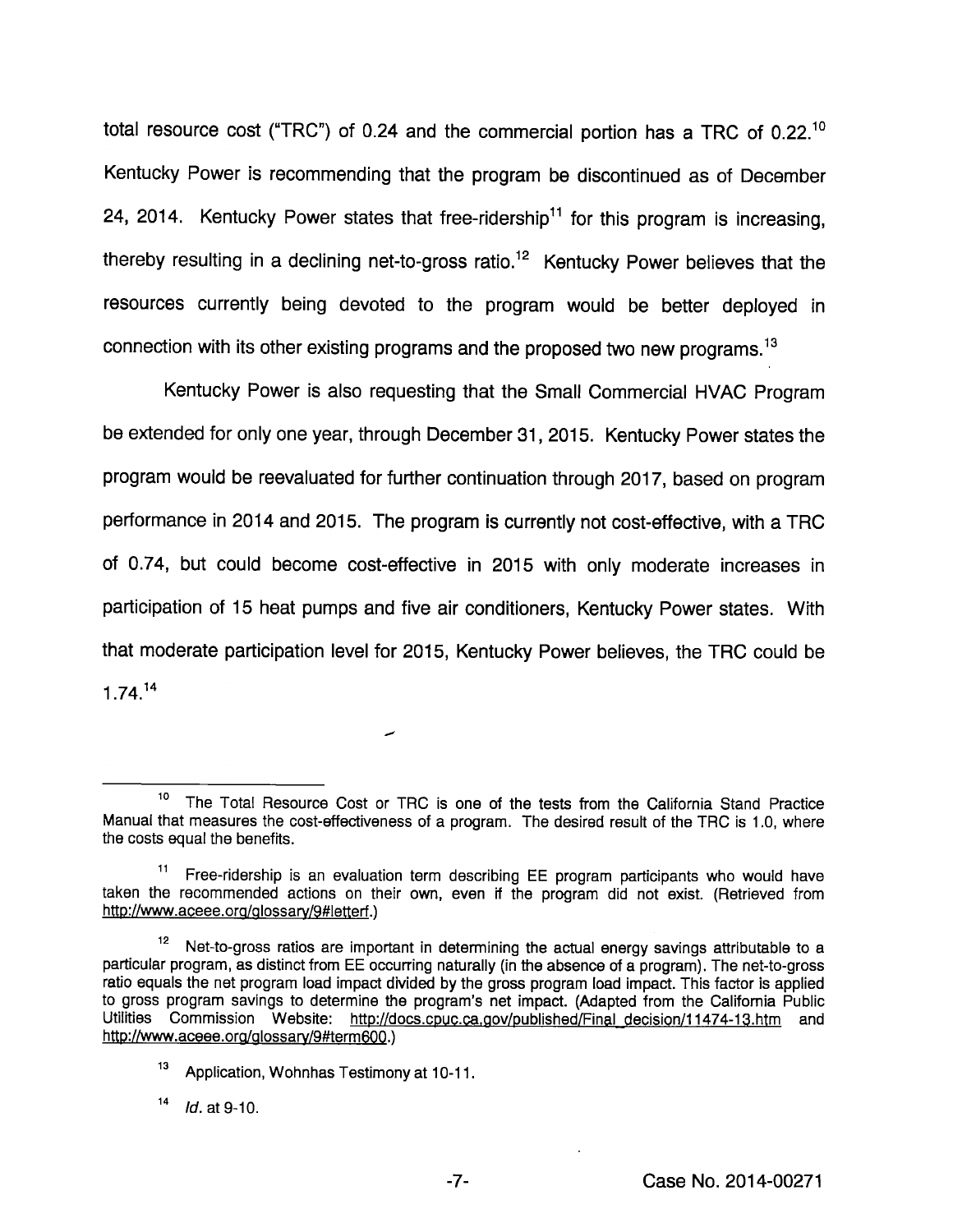Kentucky Power is also considering using a single administrator for the Small Commercial HVAC and Commercial Incentives Programs. Kentucky Power believes that a single program administrator would permit more effective engagement with customers and trade allies, and thereby encourage greater participation.<sup>15</sup>

Kentucky Power is proposing to enhance the Mobile Home High Efficiency Heat Pump Program by adding a heat pump incentive utilizing a two-tier approach. The customer incentives  $are:$ <sup>16</sup>

| Svstem                                                                | SEER 1/ | HSPF <sub>2</sub> / | Incentive |
|-----------------------------------------------------------------------|---------|---------------------|-----------|
| Tier 1                                                                |         |                     |           |
| Replace Electric Furnace with<br><b>Standard Efficiency Heat Pump</b> | 13      | 7.7                 | \$300     |
| Replace Existing Heat Pump<br>with High-Efficiency Heat Pump          | 14      | 8.2                 | \$300     |
| Tier 2                                                                |         |                     |           |
| Replace Electric Furnace with<br>High Efficiency Heat Pump            | 14      | 8.2                 | \$500     |

1/ SEER - Seasonal Energy Efficiency Ratio

2/ HSPF - Heating Seasonal Performance Factor

Kentucky Power is also proposing to employ a two-tier approach for its Mobile Home High Efficiency Heat Pump Program. The customer incentives are: $17$ 

 $15$  *Id.* at 10.

 $16$  *Id.* at 11-12.

 $17$  *Id.* at 12.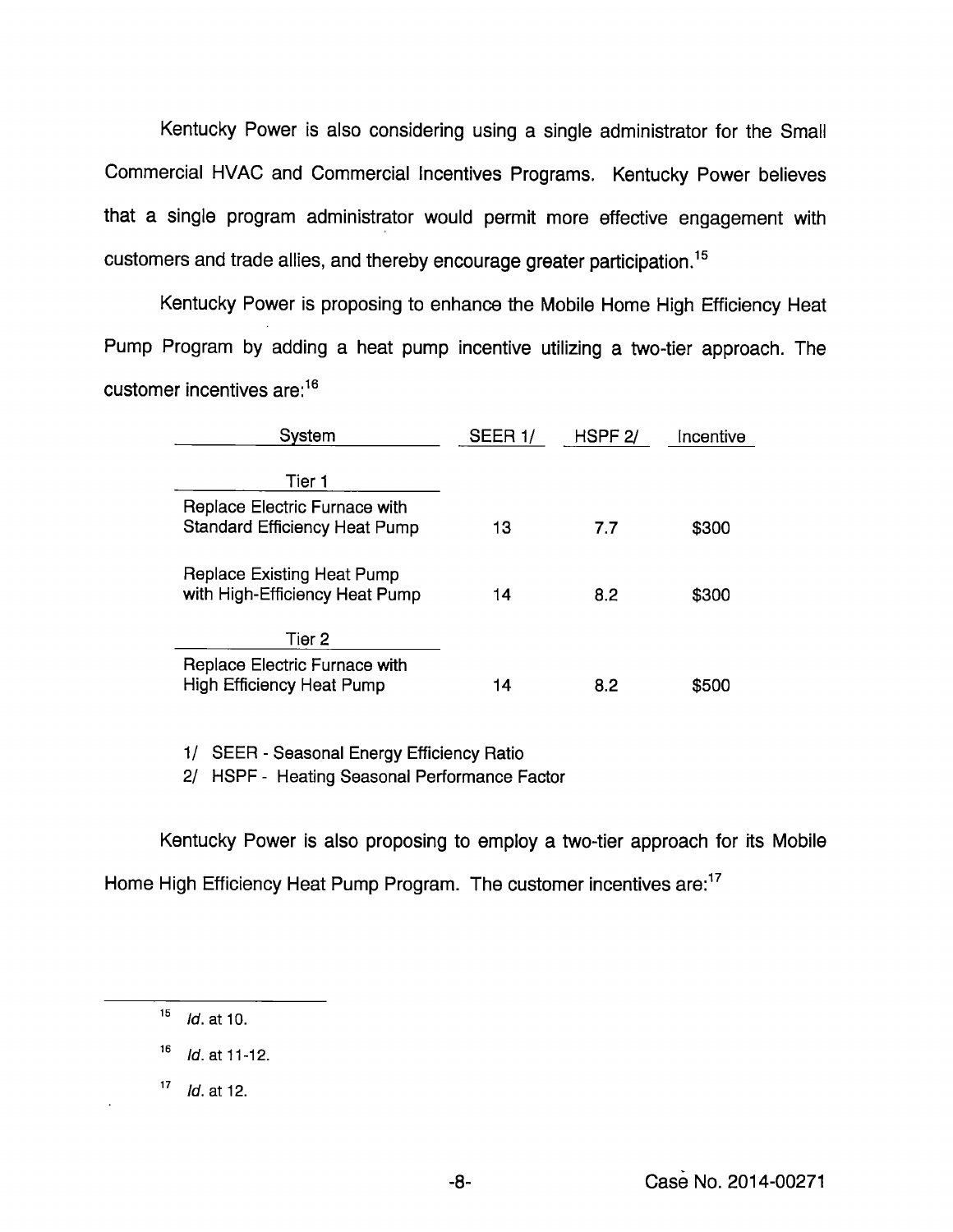| System             | Tier           | <b>SEER</b> | <b>HSPF</b> | Incentive |
|--------------------|----------------|-------------|-------------|-----------|
| Resistance Heating | 1              | 13          | 7.7         | \$300     |
|                    | $\overline{2}$ | 14          | 8.2         | \$500     |
| Replace Heat Pump  |                | 14          | 8.2         | \$300     |
|                    | 2              | 15          | 8.5         | \$500     |

Kentucky Power states that it will change the CFL currently being offered in the Community Outreach CFL Program from 23-watt to 16-watt. Asimilar change in CFL bulbs offered will be implemented in the Energy Education for Students Programs.<sup>18</sup>

Kentucky Power is proposing to modify its Targeted Energy Efficiency Program to provide allowances for both non-working units and working units that are at least 15 years old. The customer incentives are:<sup>19</sup>

| System                                | Allowance |  |
|---------------------------------------|-----------|--|
| <b>Non-Working Units</b>              |           |  |
| Central Electric Furnace to Heat Pump | \$2,600   |  |
| Heat Pump to Heat Pump                | \$1,600   |  |
| Working Units (15 Years or Older)     |           |  |
| Central Electric Furnace to Heat Pump | \$2,600   |  |
| Heat Pump to Heat Pump                | \$1,600   |  |

 $\overline{18}$  Id.

19 Id. at 12-13.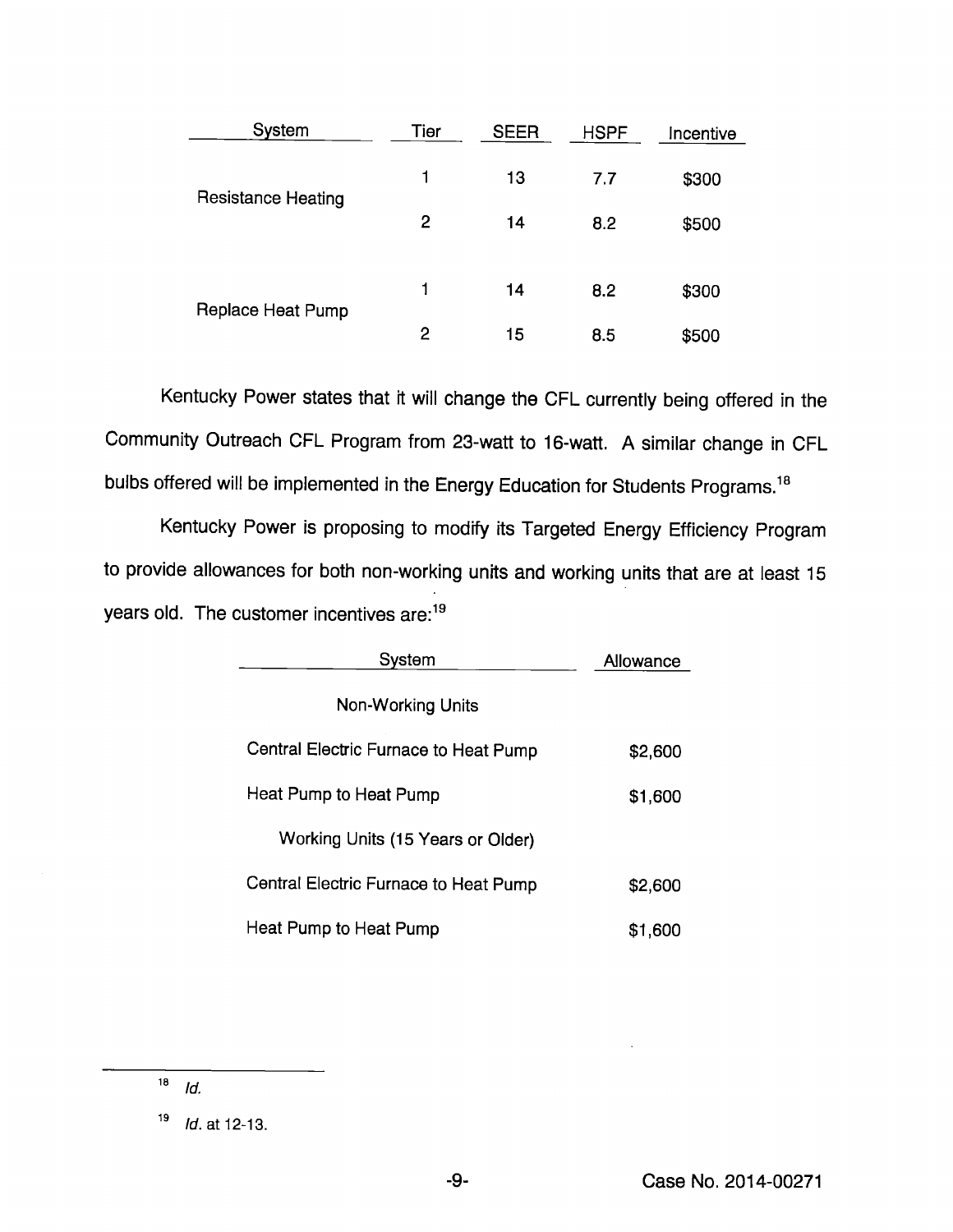Kentucky Power is also proposing to add measures to its Residential Efficient Products Program. Currently the program offers only EE lighting and Energy Star ceiling fans. Kentucky Power is proposing to add non-lighting Energy Star products, including refrigerators, freezers, clothes washers, dehumidifiers, and HP water heaters, plus specialty light emitting diode lights. $20$ 

Finally, Kentucky Power is proposing to enhance its Modified Energy Fitness Program to include multi-family housing and to include water heating for home use. $21$ 

## PROPOSED DSM PROGRAMS

Kentucky Power is proposing to implement two new programs: the Residential Appliance Recycling Program and the Residential Home Performance Program. Kentucky Power is proposing an initial three-year term for both programs.<sup>22</sup>

The purpose of the Residential Appliance Recycling Program is to reduce electric energy usage by removing operable second refrigerators and freezers from use and recycling them in an environmentally safe manner. The program proposes to provide customers with a financial incentive of  $$40-$55<sup>23</sup>$  in return for permitting the disposal of the units in an environmentally safe way by the program contractor. Kentucky Power further states that it will contract with a vendor for the environmentally sound disposal of the refrigerator/freezer units and the recycling of recoverable metals.

 $^{20}$  *Id.* at 13.

 $^{21}$  Id.

 $^{22}$  *ld.* at 15.

<sup>&</sup>lt;sup>23</sup> Kentucky Power's Response to Staff's First Request (filed Oct. 10, 2014), Item 3, stated that, "Based on its experience, and in light of the need of the program to be cost effective, the vendor recommended using a \$50 incentive for all participants to begin the program. The amount of program incentive will be reviewed with the program implementation contractor on a periodic basis to achieve the overall program goals including the annual unit harvest (refrigerator, freezer) and program budget."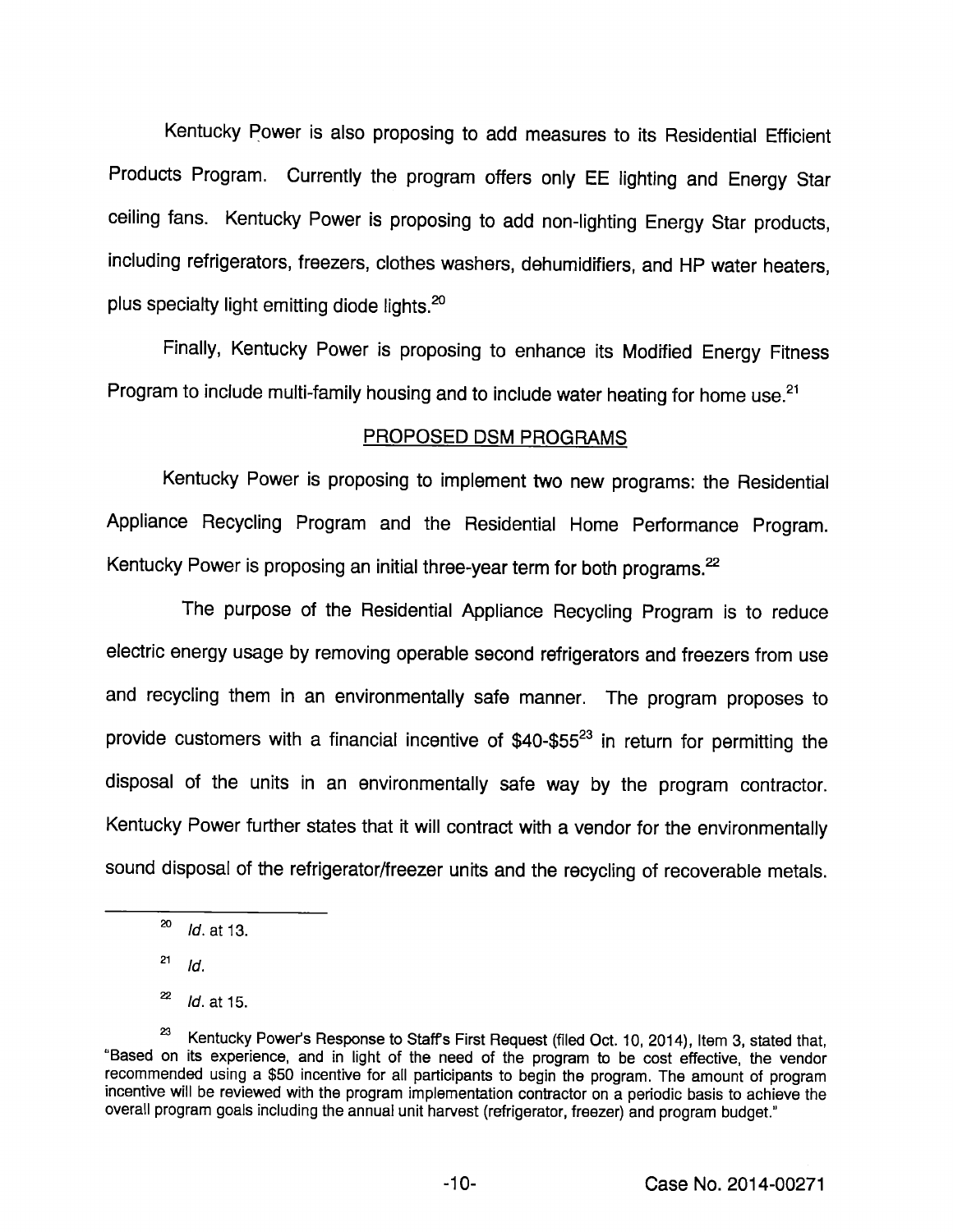Kentucky Power goes on to state that the amount of the incentive payments to participants will depend on participation levels and the recommendation of the program  $implementation contractor.<sup>24</sup>$ 

The Residential Home Performance Program will provide participants with information concerning their electric usage and actions they can take to reduce their electric usage, and also to encourage modification of their electric energy consumption and practices. Kentucky Power will provide a written Home Energy Report ("HER") that customers will receive separately from their normal utility bills. The HER is designed to help residential participants reduce their electric usage by encouraging them to alter their electric consumption habits and providing detailed information on residential energy consumption. The proposed program will be limited to customers taking service under Kentucky Power's residential tariffs. The program will target, but will not be limited to, all-electric residential customers with Internet access.<sup>25</sup>

#### EVALUATION REPORTS

Kentucky Power included evaluation reports of all the programs contained in its DSM portfolio in its Application. The changes to Kentucky Power's current DSM programs are a result of those evaluations, which were performed by Applied Energy Group, Inc. ("AEG").<sup>26</sup>

<sup>&</sup>lt;sup>24</sup> Application, Wohnhas Testimony at 14.

 $^{25}$  Id. at 14-15, and Exhibit 7 at 10.

Id., Exhibit 2.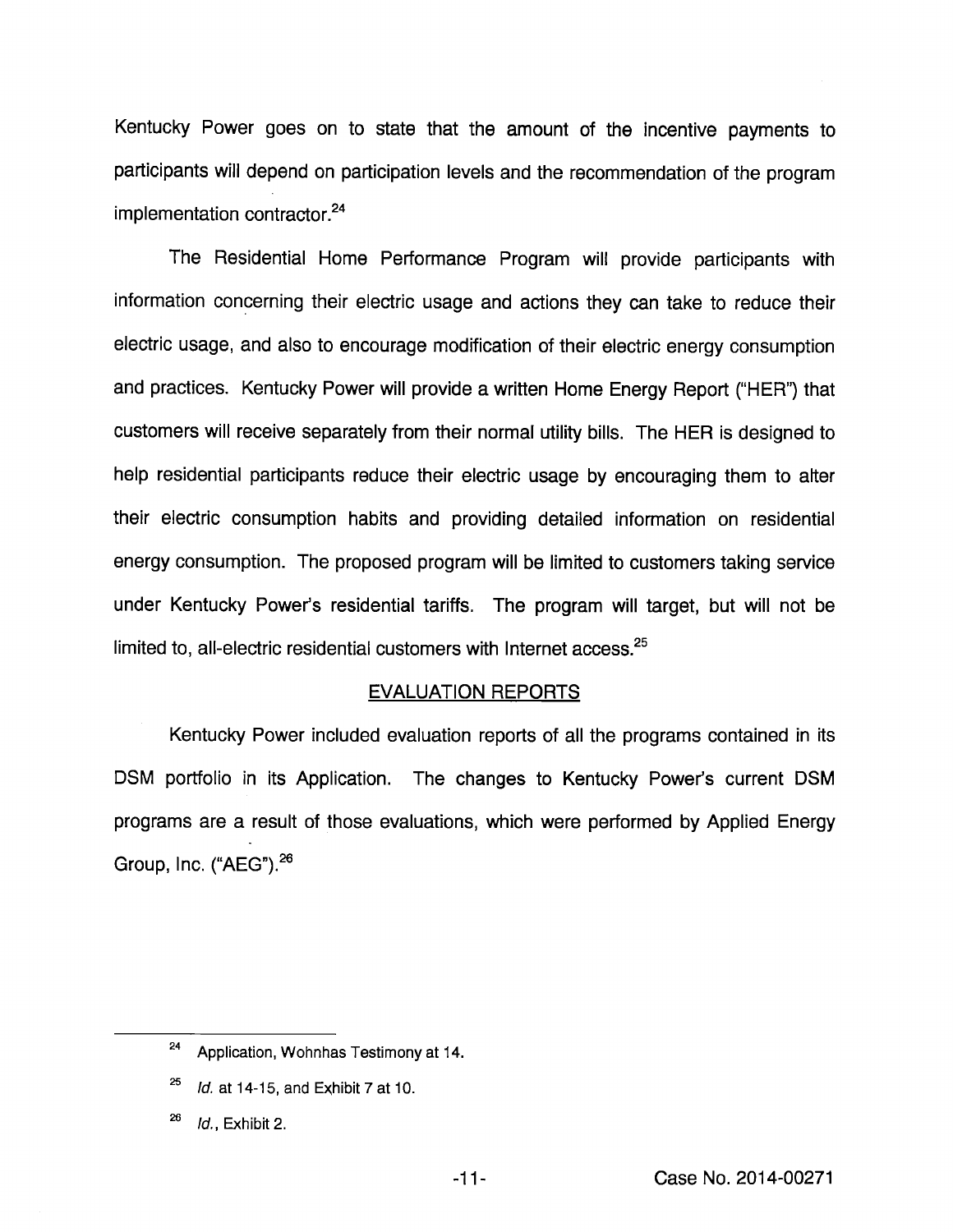## SIERRA CLUB'S COMMENTS

Sierra Club filed comments<sup>27</sup> addressing Kentucky Power's Application. Sierra Club states that it supports Kentucky Power's proposed increase in DSM and EE investment and the expansion of its DSM/EE program portfolio.

Sierra Club expressed concerns over Kentucky Power's not being on track to spend in 2014 the proposed \$4,078 million of DSM program costs which were included in the Stipulation and Settlement Agreement with the Kentucky Industrial Utility Customers, Inc. and Sierra Club in Case No. 2012-00578.<sup>28</sup> The DSM spending yearto-date ("YTD") through November 2014 is \$2.853 million.<sup>29</sup> Kentucky Power stated, "If the Company fails to meet its 2014 targeted spend level, the Company would add the deficiency to its targeted level for 2015 and would need to modify its 2015 levels.  $\ldots$ <sup>30</sup> The proposed spending for 2015 is \$5 million, while the proposed spending for 2016, 2017, 2018, and years after 2018 is  $$6$  million.<sup>31</sup> Sierra Club requested that Kentucky Power be required to file YTD spending levels for the months of October, November,

<sup>27</sup> Beverly May and Sierra Club's Comments Regarding Kentucky Power Company's DSM/EE Application (filed Nov. 24, 2014) ("Sierra Club's Comments").

<sup>&</sup>lt;sup>28</sup> Case No. 2012-00578, Application of Kentucky Power Company for (1) a Certificate of Public Convenience and Necessity Authorizing the Transfer to the Company of an Undivided Fifty Percent Interest in the Mitchell Generating Station and Associated Assets; (2) Approval of the Assumption by Kentucky Power Company of Certain Liabilities in Connection with the Transfer of the Mitchell Generating Station; (3) Declaratory Rulings; (4) Deferral Of Costs incurred in Connection with the Company's Efforts to Meet Federal Clean Air Act and Related Requirements; and (5) All Other Required Approvals and Relief (Ky. PSC Oct. 7, 2013).

Kentucky Power's Supplemental Response to Commission Staff's Second Request for Information (filed Dec. 15, 2014) ("Staffs Second Request"), Item 5.

<sup>30</sup> Kentucky Power's Response to Staffs Second Request (filed Nov. 10, 2014), Item 5.

 $31$ Case No. 2012-00578, Kentucky Power Company (Ky. PSC Oct. 7, 2013).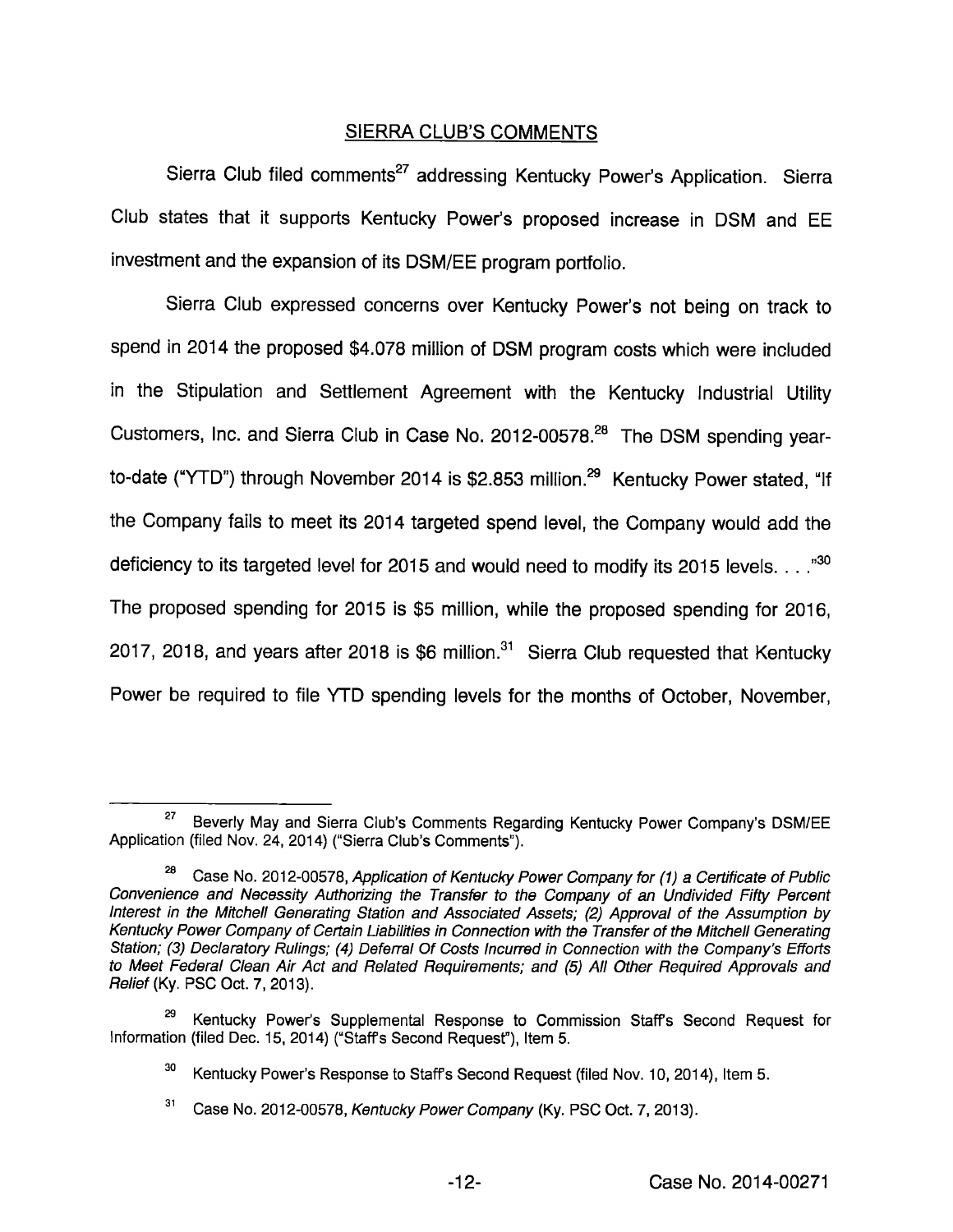and December 2014. $32$  The Commission agrees with the need to have more current program costs and, accordingly, will require detailed monthly reports.

Sierra Club's second comment supports the expansion of cost-effective EE programs to achieve greater levels of savings, and urges Kentucky Power to continue to look for further opportunities to expand its portfolio. Sierra Club asserts that the modifications and new programs proposed by Kentucky Power in its application will result in projected energy savings for 2015 that are roughly 34 percent greater than savings achieved in 2013 and 48 percent greater than projected savings in 2014, $33$  and that these programs are cost-effective. $34$ 

Sierra Club observed that Kentucky Power's proposed expansion of the Modified Energy Fitness program to include multi-family housing is significant. It states that the multi-family housing sector, on a national basis, has substantial savings potential, but is often underserved. Sierra Club further notes that Kentucky Power's participation and expense forecast for this program increases slightly in 2015, by 40 participants and \$3,061. Sierra Club states that Kentucky Power should consider increasing its projected budget for this program in light of the proposed program expansion.<sup>35</sup>

 $^{35}$  *Id.* at 6.

<sup>32</sup> The Commission required Kentucky Power to provide such monthly information in Staffs Second Request to Kentucky Power (Oct. 23, 2014), Item 5; and Sierra Club's Comments at 3-5.

<sup>33</sup> Kentucky Power's Response to Alexander DeSha and Sierra Club's Supplemental Requests for Information (filed Nov. 10, 2014) ("Sierra Club's Supplemental Request"), Item 1.

<sup>34</sup> Sierra Club's Comments at 5.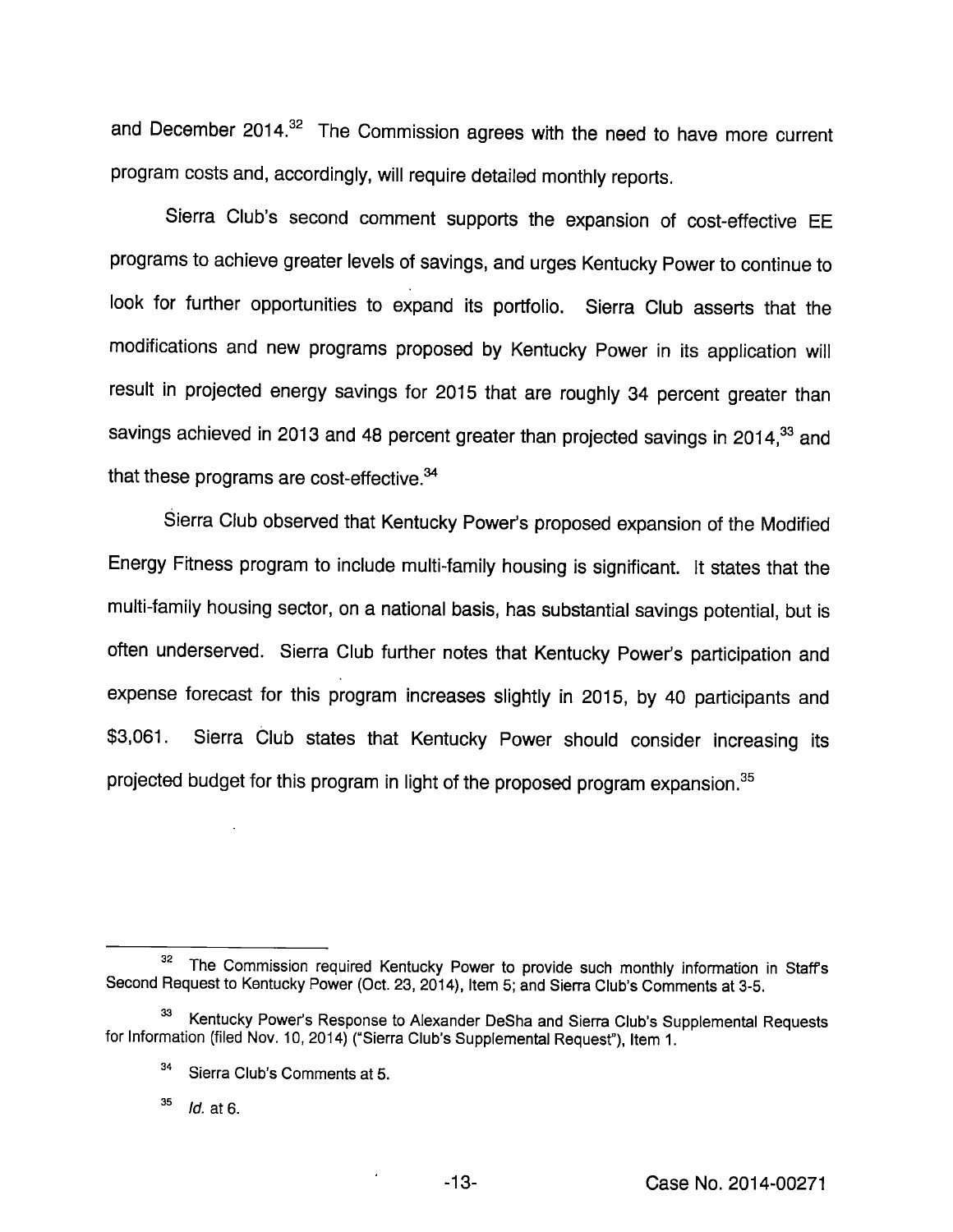Sierra Club's third comment was that Kentucky Power should explore ways to offer DSM/EE programs to its industrial customers.<sup>36</sup> Sierra Club states that the industrial sector accounts for more than 40 percent of all energy consumption in Kentucky, and that the dearth of industrial programs is a shortcoming in Kentucky Power's DSM/EE portfolio. It urges Kentucky Power to cure this deficiency.<sup>37</sup>

Sierra Club acknowledges that Kentucky Power has initiated a market potential study ("Potential Study") as required in Case No. 2013-00487 $38$  and that the Potential Study will include all customer sectors, including industrial customers.

Sierra Club states it anticipates that the Potential Study will reveal an opportunity to achieve cost-effective savings through industrial EE programs. Sierra Club points out that Kentucky Power's 2015 forecasted energy savings are a percentage of forecasted retail sales, which include only the residential and commercial customer sectors. Sierra Club encourages Kentucky Power to consider programs that meet the needs of all its customers and that provide energy savings for its industrial customers.<sup>39</sup>

As stated recently in Case No.  $2014 \cdot 00003$ ,<sup>40</sup> the Commission believes that Kentucky's DSM statute, KRS 278.285, does not prohibit a utility from offering EE programs for Its Industrial customers. The Commission looks forward to reviewing the

<sup>&</sup>lt;sup>36</sup> Kentucky Power at one time had Industrial Sector DSM programs. The last program expenditures are shown in the Application, Exhibit 8 at 7.

 $\bf{37}$ Id.

 $38$  Case No. 2013-00487, Application of Kentucky Power Company to Amend Its Demand-Side Management Program and for Authority to Implement a Tariff to Recover Costs and Net Lost Revenues, and to Receive Incentives Associated with the Implementation of the Programs (Ky. PSG June 30, 2014).

 $39$  Sierra Club's Comments at 6-7.

<sup>&</sup>lt;sup>40</sup> Case No. 2014-00003, Joint Application of Louisville Gas and Electric Company and Kentucky Utilities Company for Review, Modification, and Continuation of Existing, and Addition of New, Demand-Side Management and Energy-Efficiency Programs (Ky. PSC Nov. 14, 2014), Final Order at 29- 30.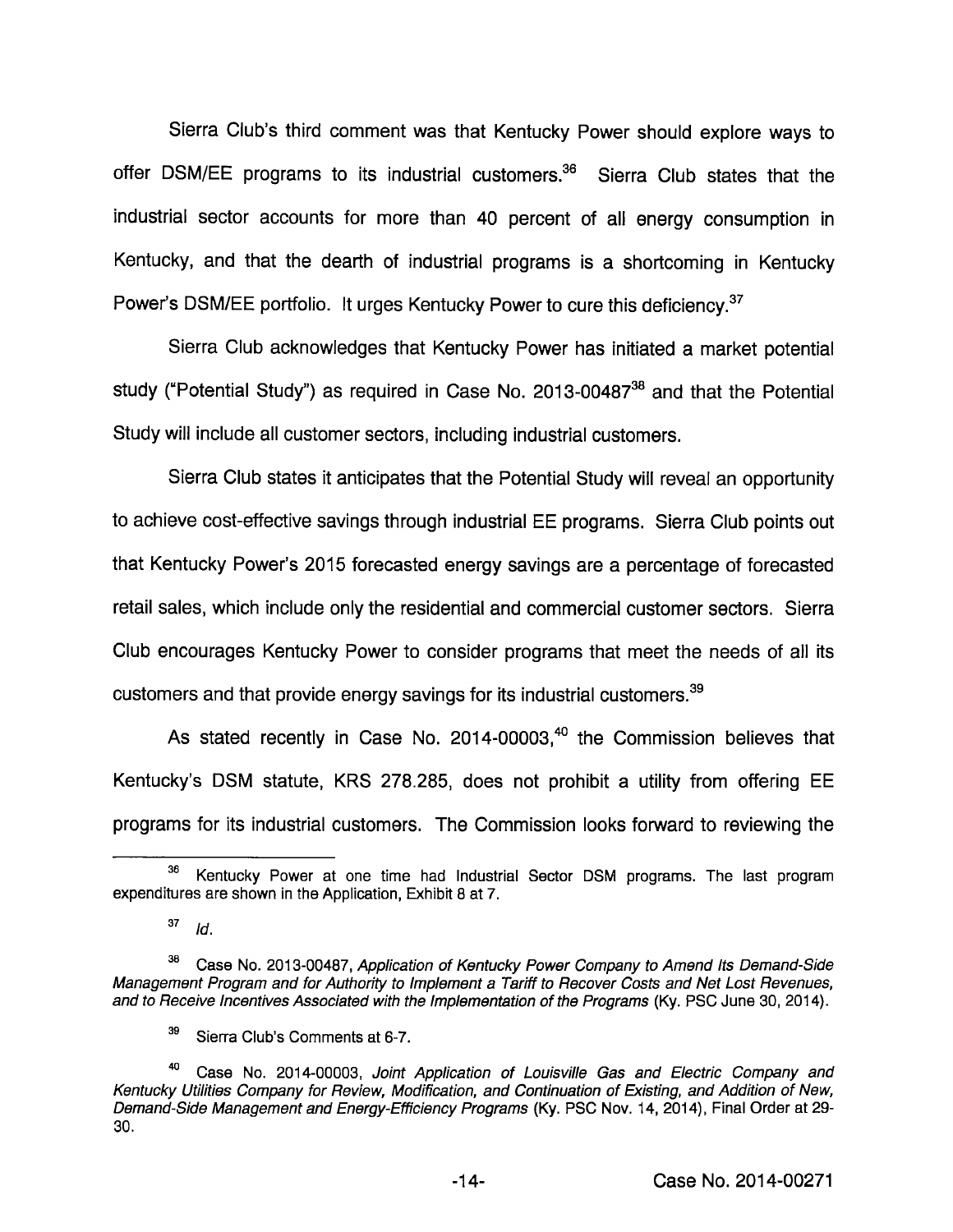results of Kentucky Power's Potential Study, with particular interest in the results related to its industrial custonners.

Sierra Club's final comment encourages Kentucky Power to incorporate stakeholder input in its Potential Study and stakeholder assistance in enhancing its DSM portfolio.<sup>41</sup> The Commission agrees that an active stakeholder process examining and enhancing Kentucky Power's DSM portfolio would provide lasting benefits to Kentucky Power's customers and stakeholders alike.

### PROPOSED DSM FACTORS

Kentucky Power's current residential DSM factor is \$0.001447 per kilowatt hour ("kWh") while its proposed residential DSM factor is \$0.000383. Kentucky Power's current commercial DSM factor is \$0.000986 per kWh, and its proposed commercial DSM factor is \$0.001473. The proposed residential and commercial DSM factors are based on Exhibit C.<sup>42</sup>

## **FINDINGS**

Based on the evidence of record and being otherwise sufficiently advised, the Commission finds that:

1. Kentucky Power has kept the Commission informed of the progress and status of its DSM programs by timely filing summary status reports of these programs.

2. Kentucky Power's Application with revised DSM Status Report, Schedule C, and DSM Portfolio Evaluations as filed should be approved.

<sup>41</sup> Sierra Club Comments at 8.

<sup>42</sup> Application, Exhibit 8 at 1.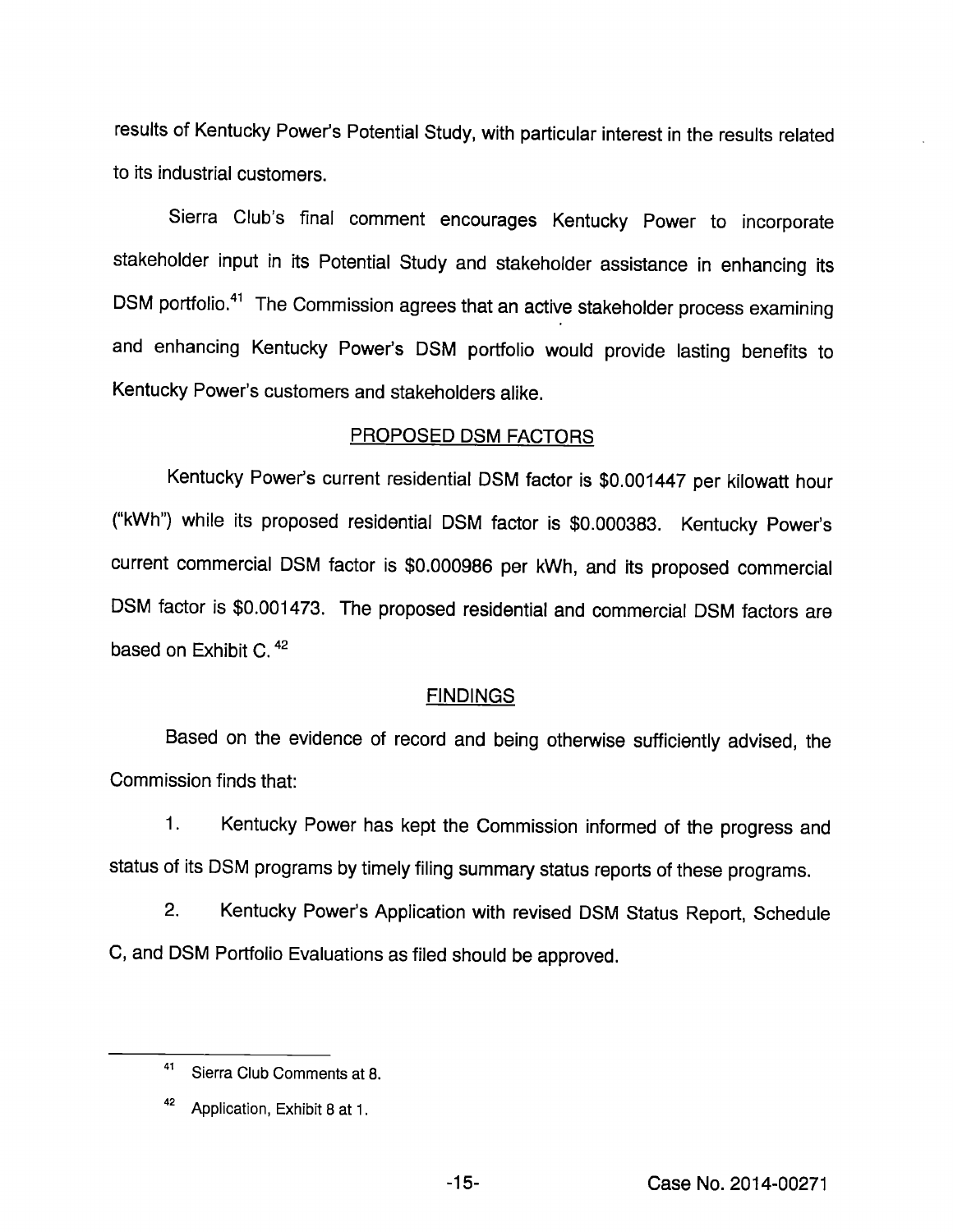3. Kentucky Power should continue to file monthly updates on the level of direct program expenditures in 2015, with an explanation of how Kentucky Power plans to meet the spending levels required by the Stipulation and Settlement Agreement in Case No. 2012-00578.<sup>43</sup>

4. Kentucky Power should file, by program, the November 2014 YTD DSM expenditures of \$2,853,222 plus the current month December 2014 DSM expenditures equaling the December 2014 DSM expenditures of \$3,736,549.<sup>44</sup>

5. Within 20 days of contract execution, Kentucky Power should provide a copy of any fully executed contract or modifications/amendments of any existing contract with any DSM program contractor.

6. Kentucky Power should file with this Commission within ten days, using the Commission's electronic Tariff Filing System, any revisions in its tariffs for DSM/EE programs in which incentives for measures are revised due to participation levels that currently list a range for incentives. The revised tariff should list the incentive by measure.

7. Within 20 days of receiving the Market Potential Study prepared by the AEG, Kentucky Power should file the study with the Commission with an explanation of costs and how those costs are to be allocated.

8. Kentucky Power's proposed DSM surcharge factors of \$0.000383 per kWh for residential customers and \$0.001473 per kWh for commercial customers should be approved.

<sup>43</sup> Id.

Kentucky Power's Supplemental Response to Staffs Second Request (filed Jan. 16, 2015), Item 5.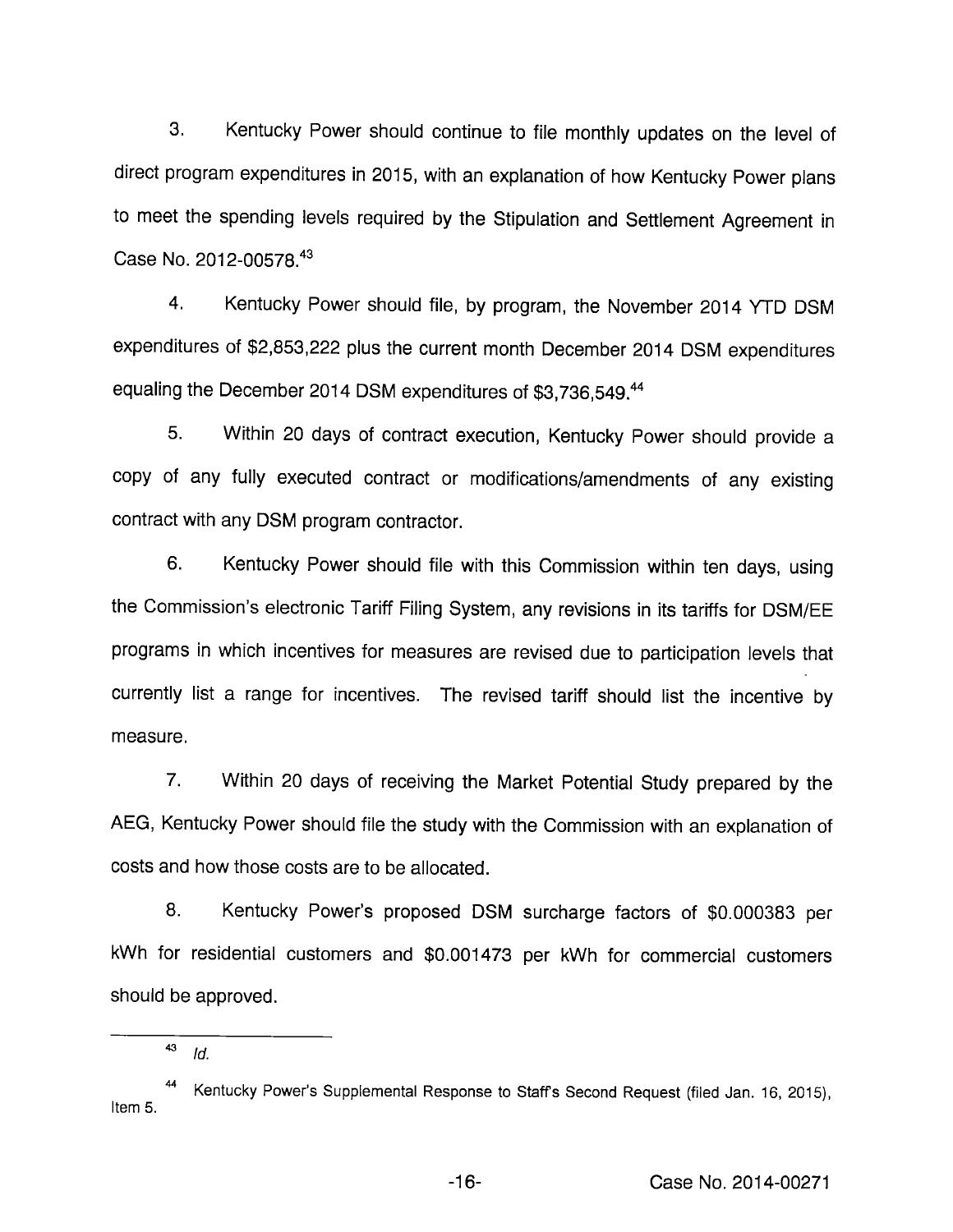IT IS THEREFORE ORDERED that:

1. Kentucky Power's Application with its revised DSM Status Report, Schedule C, and DSM Portfolio Evaluations is approved as filed.

2. Kentucky Power shall continue its consideration and review of potential cost-effective DSM/EE programs that could be included in future DSM portfolios.

3. Kentucky Power shall comply with the requirements as directed in findings paragraphs 3 through 5.

4. Kentucky Power's proposed DSM surcharge factors of \$0.000383 per kWh for residential customers and \$0.001473 per kWh for commercial customers are approved effective for service rendered on and after the date of this Order.

5. Within ten days from the date of this Order, Kentucky Power shall file with this Commission, using the Commission's electronic Tariff Filing System, revised tariff sheets setting out rates approved herein and reflecting that they were approved pursuant to this Order.

6. Kentucky Power shall file with this Commission, using the Commission's electronic Tariff Filing System, any revisions in its tariffs for DSM/EE programs in which incentives for measures are revised due to participation levels that currently list a range for incentives. The revised tariff should list the incentive by measure.

7. Any documents filed pursuant to ordering paragraph 3 of this Order shall reference the number of this case and shall be retained in the utility's general correspondence file.

-17- Case No. 2014-00271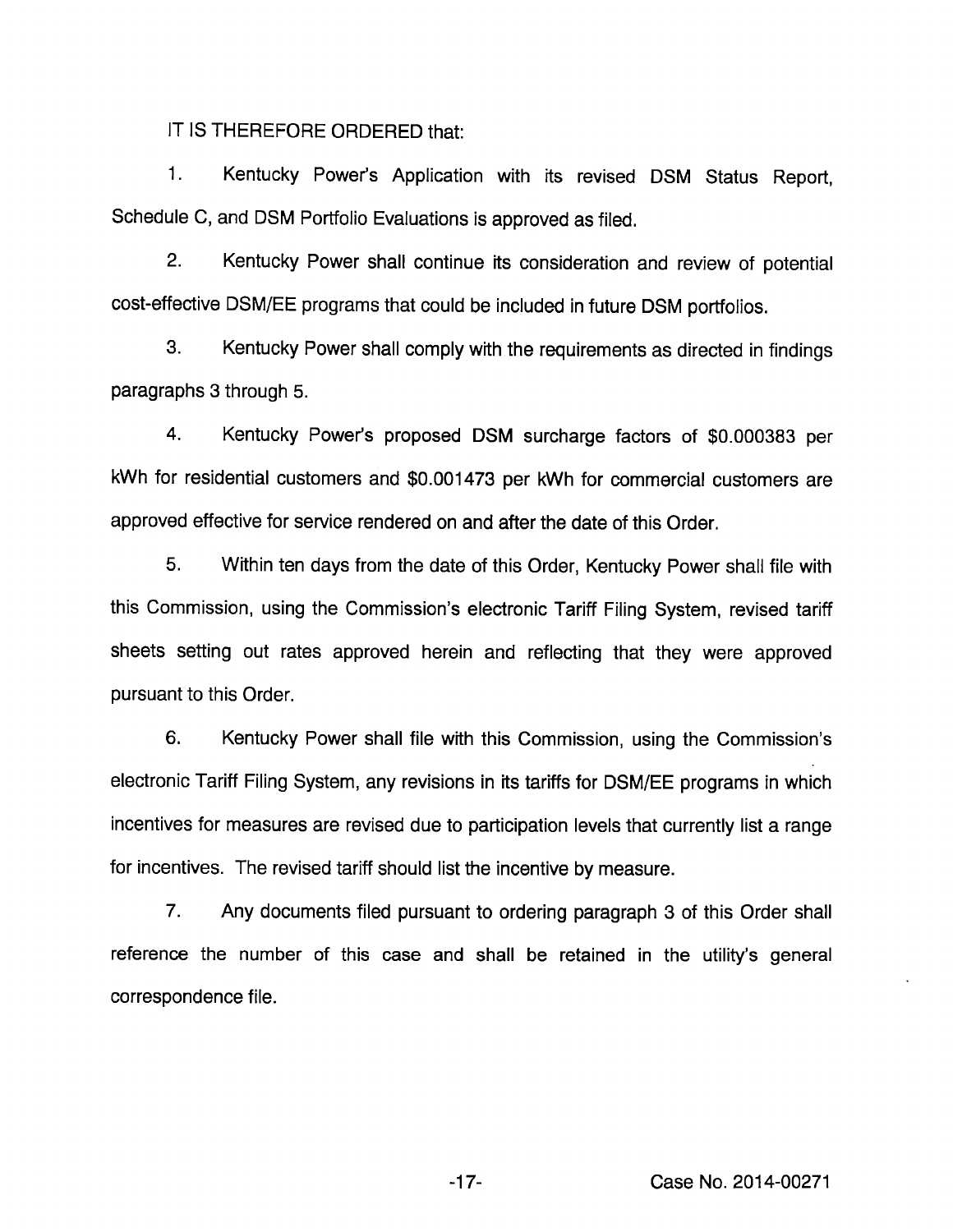By the Commission



ATTEST:<br>Jephane Bill 6- TP

Executive Director